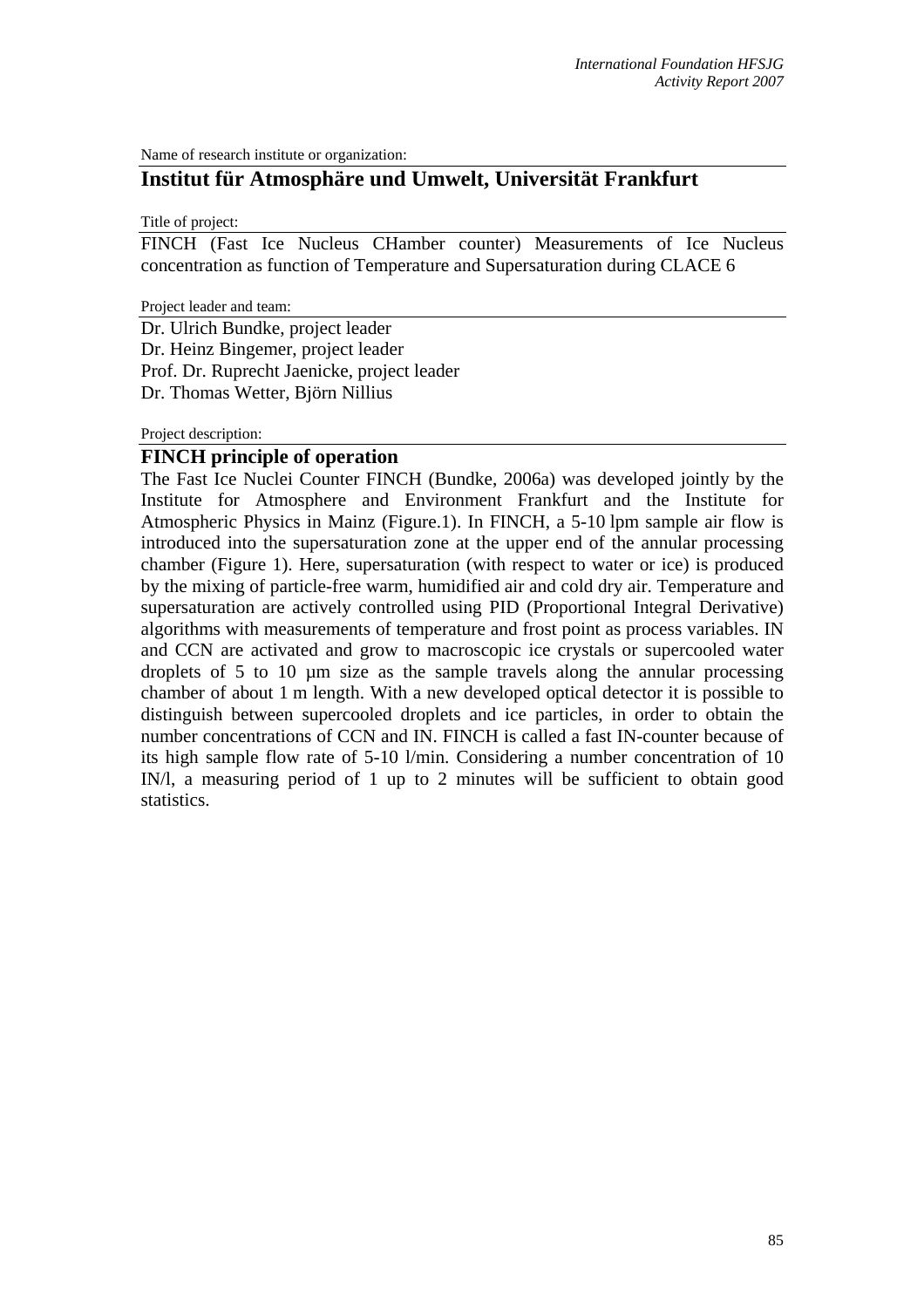

**Figure 1.** Schematic flow diagram of the FINCH counter

## **FINCH: Detection of ice nuclei and droplets**

Cloud-active aerosols grow to supercooled droplets or ice crystals of  $5-10 \mu m$  size while they travel through the processing chamber. For the detection and discrimination of super-cooled droplets and ice-crystals we have developed a new optical detector, shown in Fig.2a.



**FIGURE 2** Schematic diagram of the optical sensor for detection and discrimination of super-cooled droplets and ice-crystals (a) left. The right graph (b) shows the Histogram (frequency of occurrence) of single particle detection as function of the ratio P44/P11 of scattered light from single particles. P11 and P44 are elements of the scattering matrix.

P44/P11 is a measure of the different depolarization of scattered light by ice crystals and by droplets, as described by Hu et al. (2003)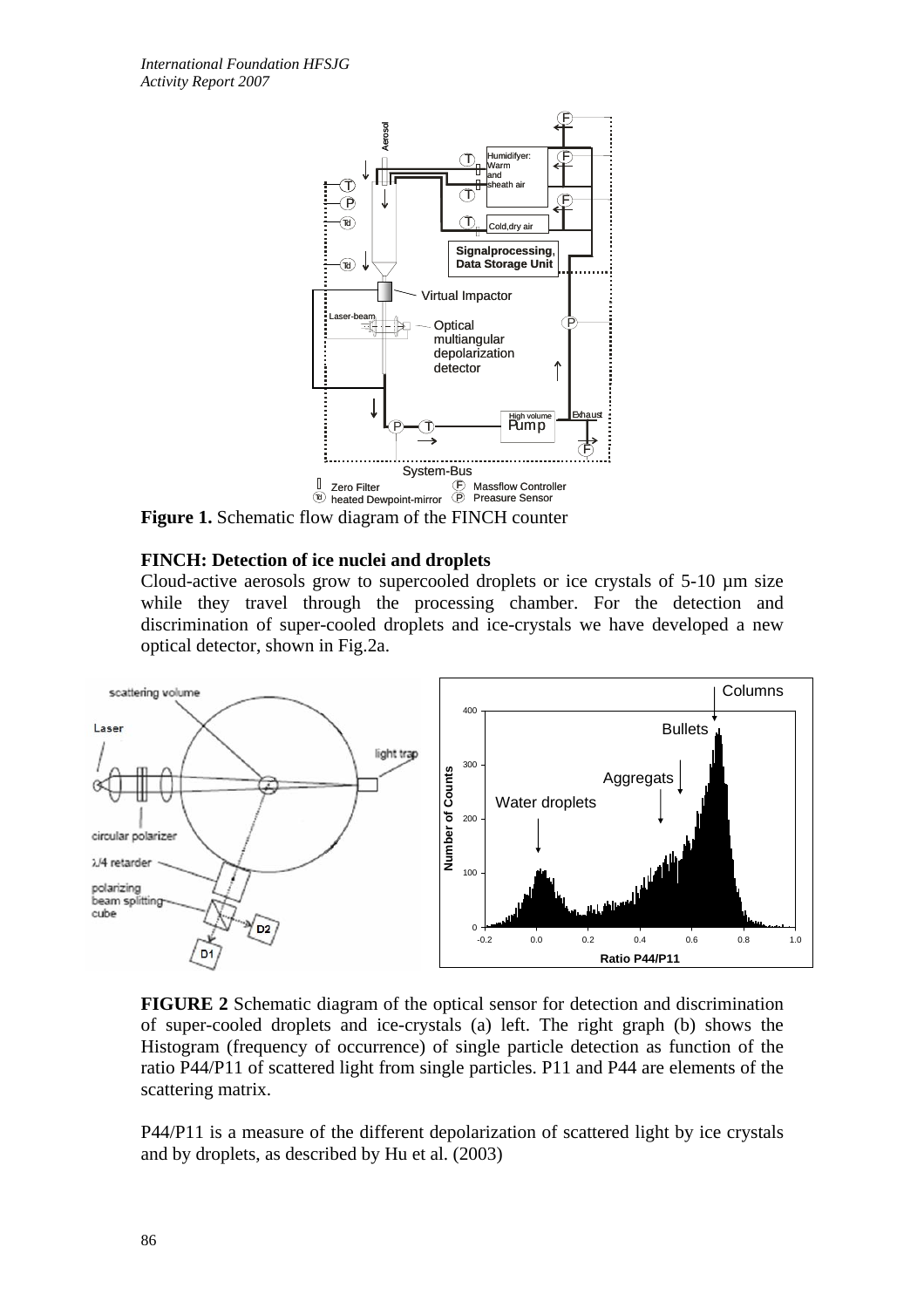# **First Measurements during CLACE 6**

The capabilities of FINCH were first exhibited during the CLACE 6 experiment. As an example Figure 3 shows the number-concentration of IN as one minute average values during a cloud event. Boundary layer air reached Jungfraujoch station at 10:20, when CN increased (See Figure 3b). Figure 3a shows that the IN concentration rose up to 4 IN/l until at 10:50 a cloud reached the station. Theconcentration of IN then fell rapidly, whereas CN remained at a constant level. The reasons for this may be either that IN were incorporated into hydrometeors, which were not sampled by the inlet, or that the residuals of those hydrometeors that were sampled and evaporated in the inlet could not be reactivated at the operating temperature and supersaturation of FINCH. The temperature and supersaturation were kept constant at -17 °C and 20% with respect to ice, to be comparable with ambient conditions.



**FIGURE 3** IN and CN measurements at Jungfraujoch station during an event of cloud formation. The upper graph shows the IN number concentration measured by FINCH at -17°C and 1.2 saturation ratio with respect to ice. Part (b) shows the CN number concentration measured for different size classes using a Grimm Optical Particle Counter (OPC) operated by the MPI Chemie Mainz by J.Schneider.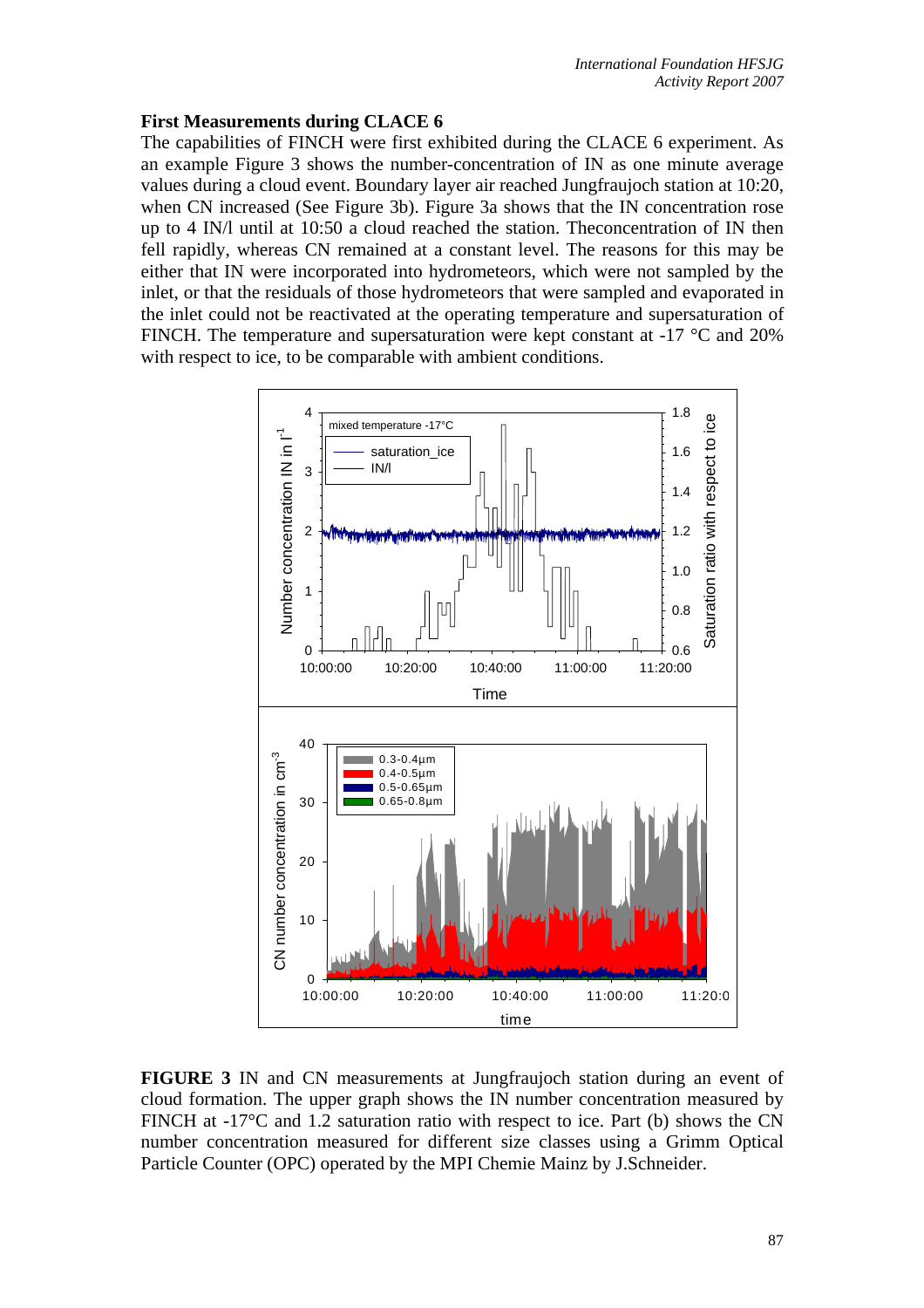*International Foundation HFSJG Activity Report 2007*

We have in total 40 hours of data measured at the total inlet. Futhermore we have IN and CCN data from one cloud event during which the air was sampled downstream of the Ice CVI (Counter flow Virtual Impactor) inlet (Meters et al. this issue). At this inlet position only the residuals of small ice crystals are sampled.During this cloud event FINCH measured ten times more CCN than IN. indicating that secondary ice production was effective in relativley fresh formed ice clouds.

# **Acknowledgements**

This work has been performed within Project A1 of the Collaborative Research Centre (SFB) 641 "The Tropospheric Ice Phase", funded by the German Science Foundation. We thank the European project EUSAAR for financial support of the measurement site.

## **References**

U. Bundke, H. Bingemer, T. Wetter, B. Nillius, R. Jaenicke, The FINCH (Frankfurt Ice Nuclei Chamber) Counter - new developments and first measurements. 7th International Aerosol Conference September 10-15, 2006 St. Paul, MN, USA, p.1350

Hu, Y.X., Yang, P., Lin, B., Gibson, G., Hostetler, C.et al.:,2003. Discriminating between spherical and non-spherical scatterers with lidar using circular polarization: A theoretical study, *Journal of Quantitative Spectroscopy & Radiative Transfer*, 79– 80, 757–764

#### Key words:

Ice Nuclei, Cloud physics, CLACE

Internet data bases:

http://www.geo.uni-frankfurt.de/iau/PhysAtm/index.html

Collaborating partners/networks:

The CLACE community

Scientific publications and public outreach 2007:

## **Refereed journal articles**

U. Bundke, H. Bingemer, B. Nillius, R. Jaenicke, T. Wetter, The Fast Ice Nucleus Chamber counter FINCH, J. Atm. Res. Submitted Sep 2007.

#### **Book sections**

U.Bundke, H.Bingemer, B. Nillius, R. Jaenicke, T. Wetter, The FINCH (Fast Ice Nucleus Chamber counter), in Colin D.O.´Dowd, Paul Wagner (eds.), *Nucleation and Atmospheric Aerosols*, Springer, 440-444, 2007.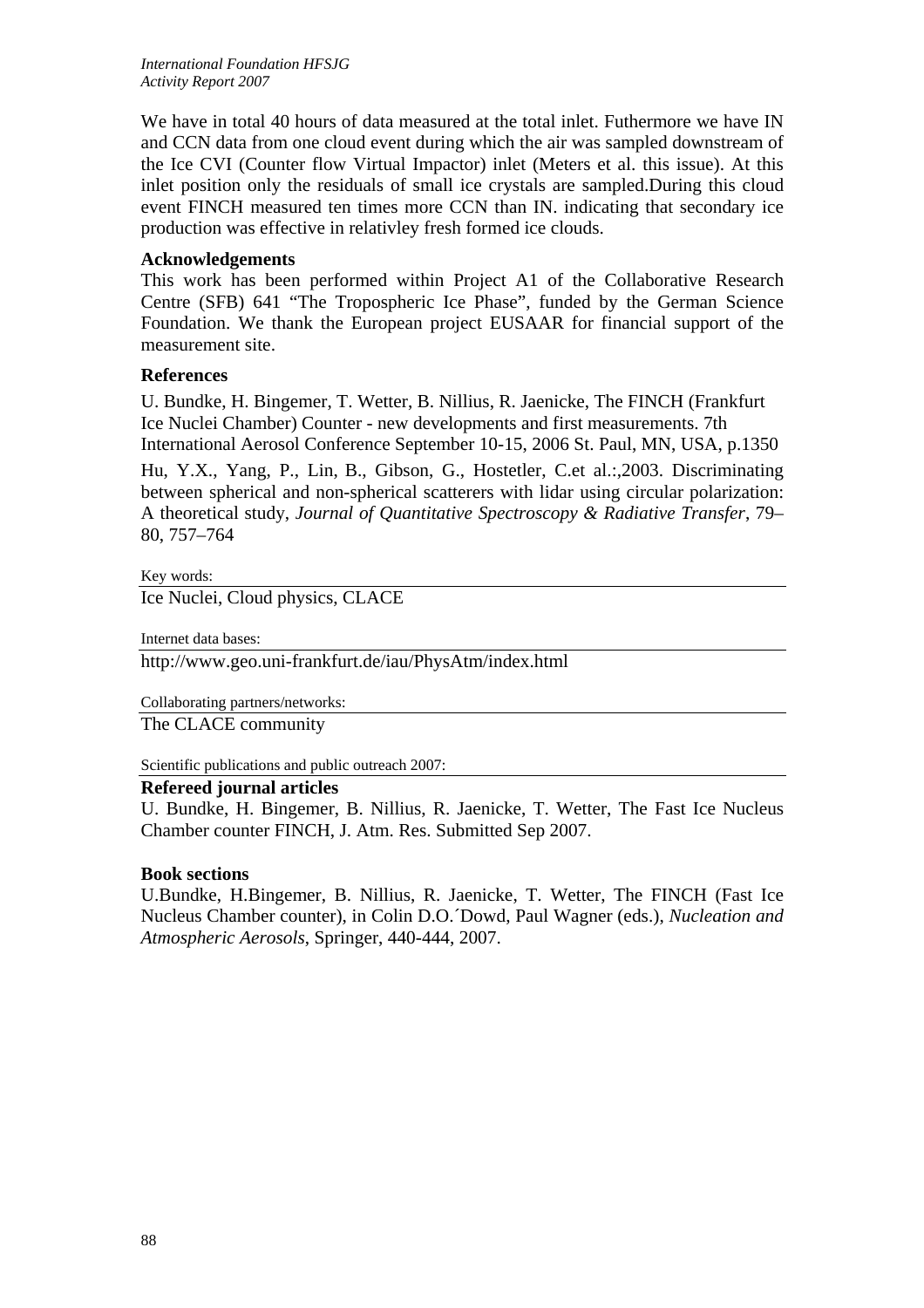# **Conference papers**

Klein, H.; Bingemer, H. G.; Bundke, U.; Wetter, T.Measurements of atmospheric ice nuclei using a vacuum diffusion chamber and CCD detection, EGU2007-A-08430

Nillius, B.; Bingemer, H.; Bundke, U.; Jaenicke, R.; Wetter, T., First Measurement Results of the Fast Ice Nucleus Counter FINCH, EGU2007-A-08681

Address:

Institut für Atmosphäre und Umwelt Universität Frankfurt Altenhöferallee 1 D- 60348 Frankfurt am Main

Contacts:

Dr. Ulrich Bundke Tel.:+49 69 798 40255 Fax: +49 69 798 40262 e-mail: bundke@iau.uni-frankfurt.de URL: http://www.geo.uni-frankfurt.de/iau/PhysAtm/index.html